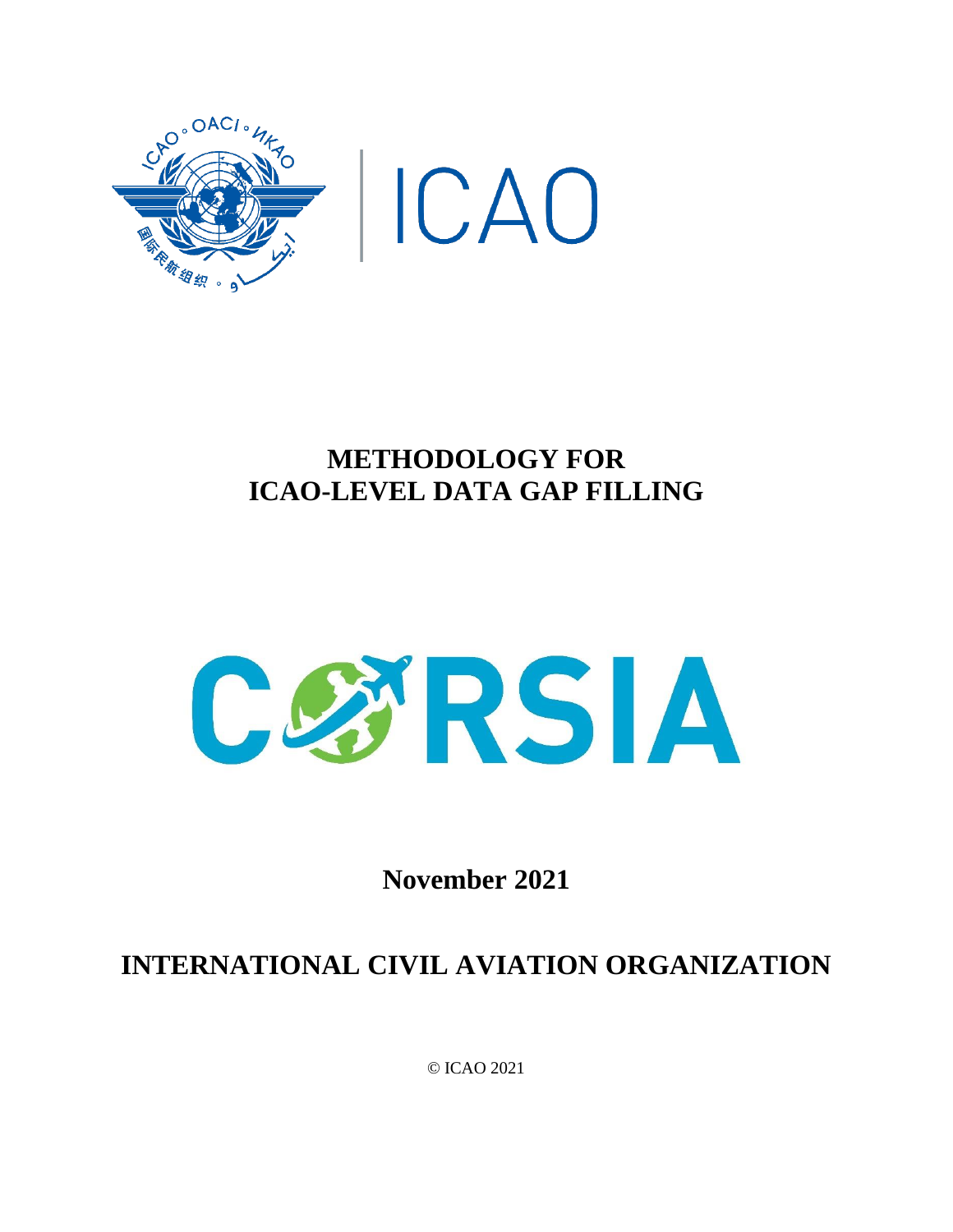#### **Introduction**

In accordance with the First Edition of Annex 16 — Environmental Protection, Volume IV — Carbon Offsetting and Reduction Scheme for International Aviation (CORSIA), Part II, Chapter 2, 2.5.2.2, "*[i]f the State does not provide its annual aggregated Emissions Report to ICAO in accordance with the timeline as defined in Appendix 1, then the data provided by ICAO shall be used to fill these gaps and calculate the total sectoral CO<sup>2</sup> emissions in a given year and the Sectoral Growth Factor, as defined in Chapter 3*".

This document provides a description of the methodology that has been developed by ICAO to fill the emissions gaps, and to calculate the total sectoral CO<sub>2</sub> emissions and the Sectoral Growth Factor in a given year, consistent with Annex 16, Volume IV.

#### **Methodology for ICAO-level data gap filling in CORSIA**

Figure 1 depicts the steps of the methodology that has been developed by ICAO for data gap filling under CORSIA, should a State not provide its annual aggregated Emissions Report through the CORSIA Central Registry (CCR). The methodology is underpinned by the use of international traffic data based on the Automatic Dependent Surveillance – Broadcast (ADS-B) (see Box 1) and the ICAO CORSIA  $CO<sub>2</sub>$ Estimation and Reporting Tool (CERT) (see Box 2). The steps of the methodology are described below.



**Figure 1**. ICAO methodology for data-gap filling under CORSIA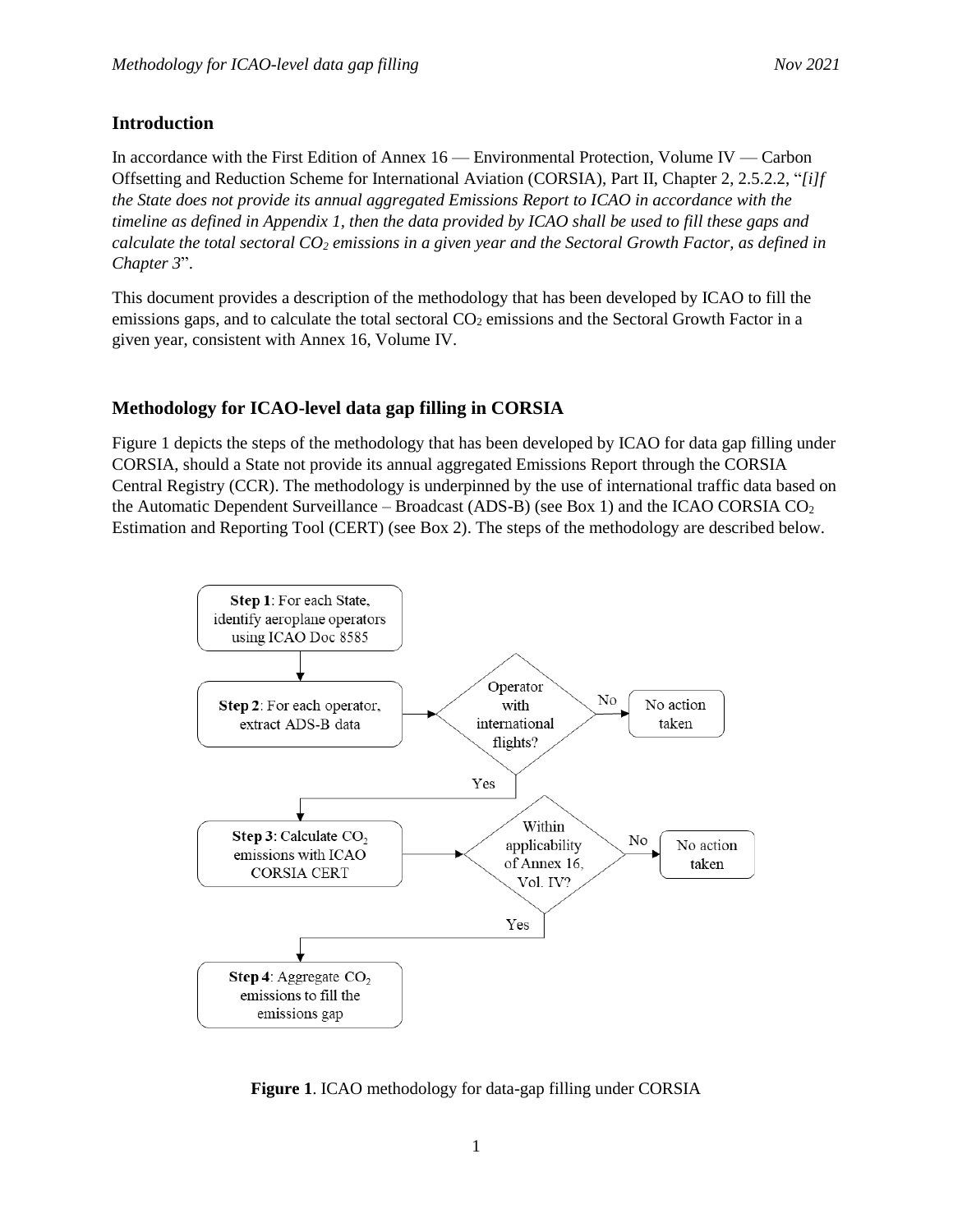### **Box 1: Automatic Dependent Surveillance – Broadcast (ADS-B)**

The ADS-B represents the world's largest network of air traffic data. It is "*a means by which aircraft, aerodrome vehicles and other objects can automatically transmit and/or receive data such as identification, position and additional data, as appropriate, in a broadcast mode via a data link*" (Annex 11 – Air Traffic Services refers).

Approximately 600 million rows of data on aircraft positions (departure, en-route and arrival in intervals of one minute) are recorded monthly, covering scheduled passenger and freighter operations, as well as charter, business jets and other commercial operations. The ICAO Secretariat has developed specific algorithms, which complement the collected data with additional information of carrier code, aircraft type, Flight Information Region (FIR) and distance flown.

## **Box 2. ICAO CORSIA CO<sup>2</sup> Estimation and Reporting Tool (CERT)**

The ICAO CORSIA CERT is one of the five Implementation Elements of CORSIA and is referenced in Annex 16, Volume IV. The tool can be used to support the monitoring and reporting of  $CO<sub>2</sub>$  emissions, in accordance with the requirements of Annex 16, Volume IV.

The ICAO CORSIA CERT is underpinned by the  $CO<sub>2</sub>$  Estimation Models (CEMs), which is a set of equations that allow for the estimation of  $CO<sub>2</sub>$  emissions as a function of Great Circle Distance or Block Time for a given aircraft type.

For more details, please refer to the ICAO website [\(https://www.icao.int/environmental](https://www.icao.int/environmental-protection/CORSIA/Pages/CERT.aspx)[protection/CORSIA/Pages/CERT.aspx\)](https://www.icao.int/environmental-protection/CORSIA/Pages/CERT.aspx)

## **Description of the methodological steps**

#### *Step 1: Identify aeroplane operators*

Using the edition of ICAO Doc 8585, *Designators for Aircraft Operating Agencies, Aeronautical Authorities and Services* for a specific reporting year, the ICAO Secretariat identifies the aeroplane operators for the States that have not submitted  $CO<sub>2</sub>$  emissions data through the CCR.

#### *Step 2: Extract ADS-B data*

The ICAO Secretariat extracts data from the ADS-B for each operator identified during Step 1. Based on the ADS-B data, it is determined which operators have performed international flights. Operators without international flights are not considered further.

#### *Step 3: Calculate CO<sup>2</sup> Emissions*

For each aeroplane operator with international flights identified during Step 2, the ICAO Secretariat uses the extracted ADS-B traffic data and the version of the ICAO CORSIA CERT that applies to the specific